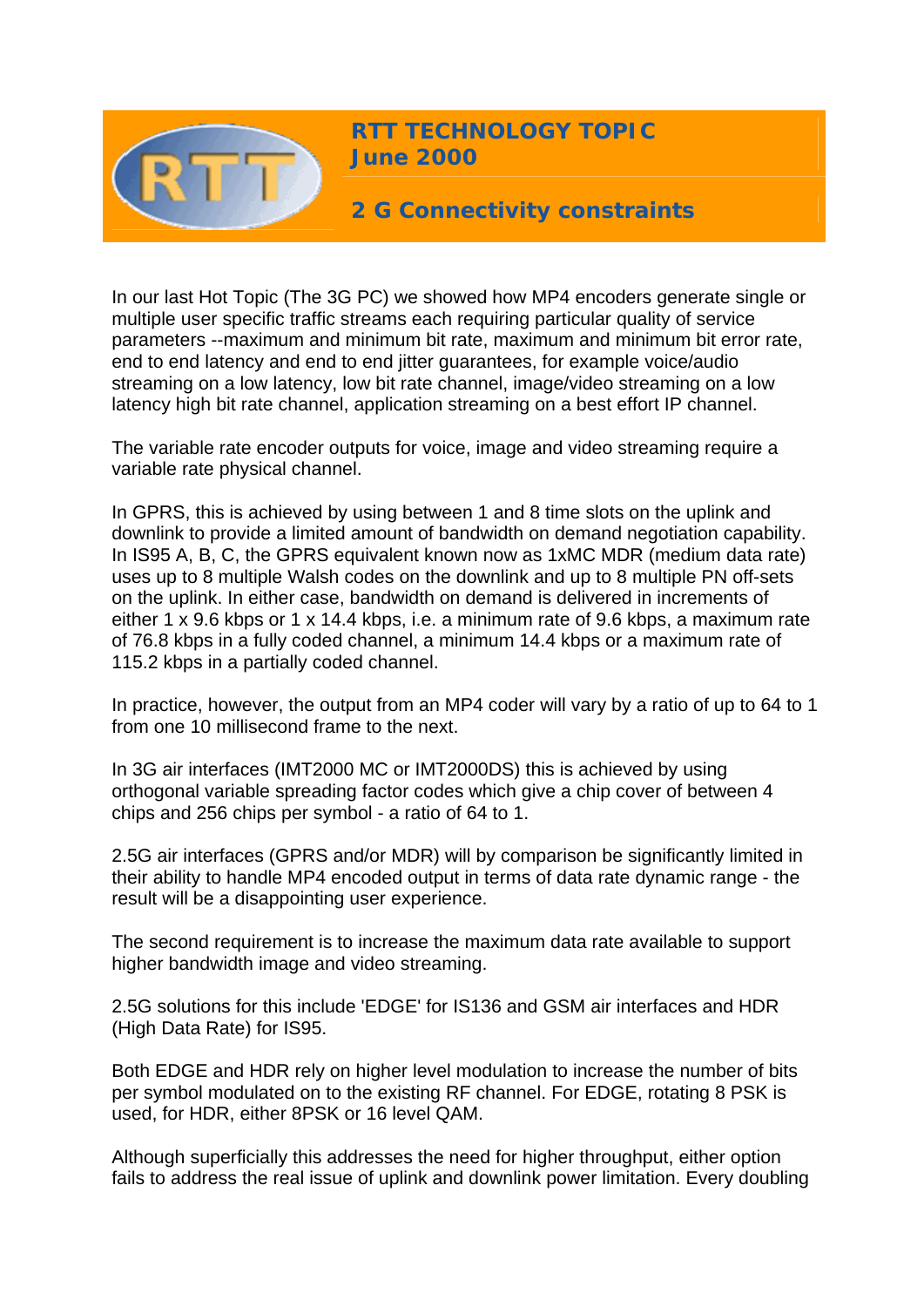of modulation still requires us to increase the link budget by at least 3 dB, ie double the power, to maintain an equivalent bit error rate.

In 3G air interfaces - IMT2000MC and IMT2000DS, link budget gain is achieved through bandwidth gain - wide band to narrow band processing gain. An improved link budget will be critical to delivering acceptably low error rates for image and video streaming.

An essential pre-condition for 3G access connectivity will be the need to deliver wireline/wireless access quality equivalence. Wireline access, for example ADSL, delivers a bit error rate of 1 in 106 - 1 bit error per 10 billion bits - this bit error rate is constant and consistent over time. Wireless access today is typically delivery 1 in 103 bit error rate. To move from 1 in 103 to 1 in 106 requires 3 dB of additional link budget (double the power), to move from 1 in 106 needs another 3 dB, from 1 in 109 to 1 in 1012 another 3 dB.

This is unlikely to be achievable in 2G access networks without implementing complex smart antenna deployment or significantly increasing existing network densities - note also the variability in channel quality caused by slow and fast fading in the 2.5G physical channel. In IMT2000DS, the adoption of 5 MHz channel spacing delivers significant performance benefits in terms of access quality consistency - for example it is far easier to track and control slow and fast fading effects in a 5 MHz wide RF channel - the fading envelope reduces as channel bandwidth increases.

The fundamental differences between 2.5G (GPRS/EDGE and IS95 MDR) and 3G (IMT2000 MC and IMT2000DS) air interface implementation will mean that user quality benchmarks in IMT2000MC/DS will be substantially higher.

This should be unsurprising - there would be no point in moving from one technology to the next if the new technology did not at least promise to deliver a significant performance improvement.

To say that 2.5G air interfaces will deliver an equivalent user experience in terms of image and video streaming quality is disingenuous at best - vendor claims to this effect should be treated with substantial circumspection.

# **A NOTE ON 'EDGE' IMPLEMENTATION**

In IS136, 200 kHz EDGE channels will need to be defined within the existing 30 kHz IS136 channel raster. Present proposals involve 2 options:-

# **(1) 'Compact' EDGE**

In 'compact' EDGE, 3 x 200 kHz channels are built up using 7 x 30 kHz channels - a 50 kHz guard band will be needed either side of the allocated EDGE channels.

| 50 kHz Guard 200 kHz 200 kHz 200 kHz 5-kHz Guard |                    |      |
|--------------------------------------------------|--------------------|------|
| Band                                             | EDGE   EDGE   EDGE | Band |